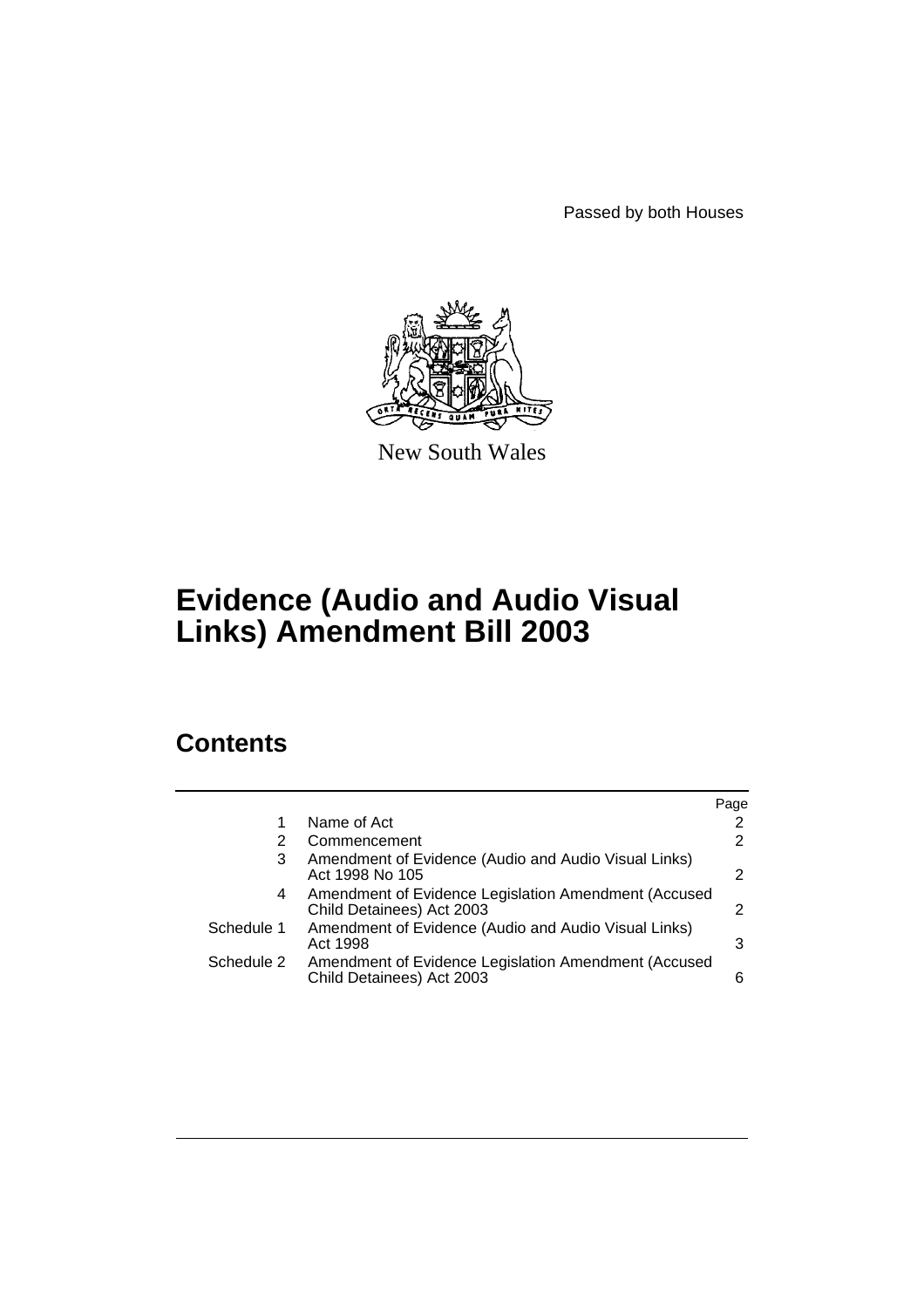*I certify that this PUBLIC BILL, which originated in the LEGISLATIVE ASSEMBLY, has finally passed the LEGISLATIVE COUNCIL and the LEGISLATIVE ASSEMBLY of NEW SOUTH WALES.*

> *Clerk of the Legislative Assembly. Legislative Assembly, Sydney, , 2003*



New South Wales

# **Evidence (Audio and Audio Visual Links) Amendment Bill 2003**

Act No , 2003

An Act to amend the *Evidence (Audio and Audio Visual Links) Act 1998* and the *Evidence Legislation Amendment (Accused Child Detainees) Act 2003* to make further provision with respect to the giving of evidence by accused detainees; and for other purposes.

*I have examined this Bill, and find it to correspond in all respects with the Bill as finally passed by both Houses.*

*Chairman of Committees of the Legislative Assembly.*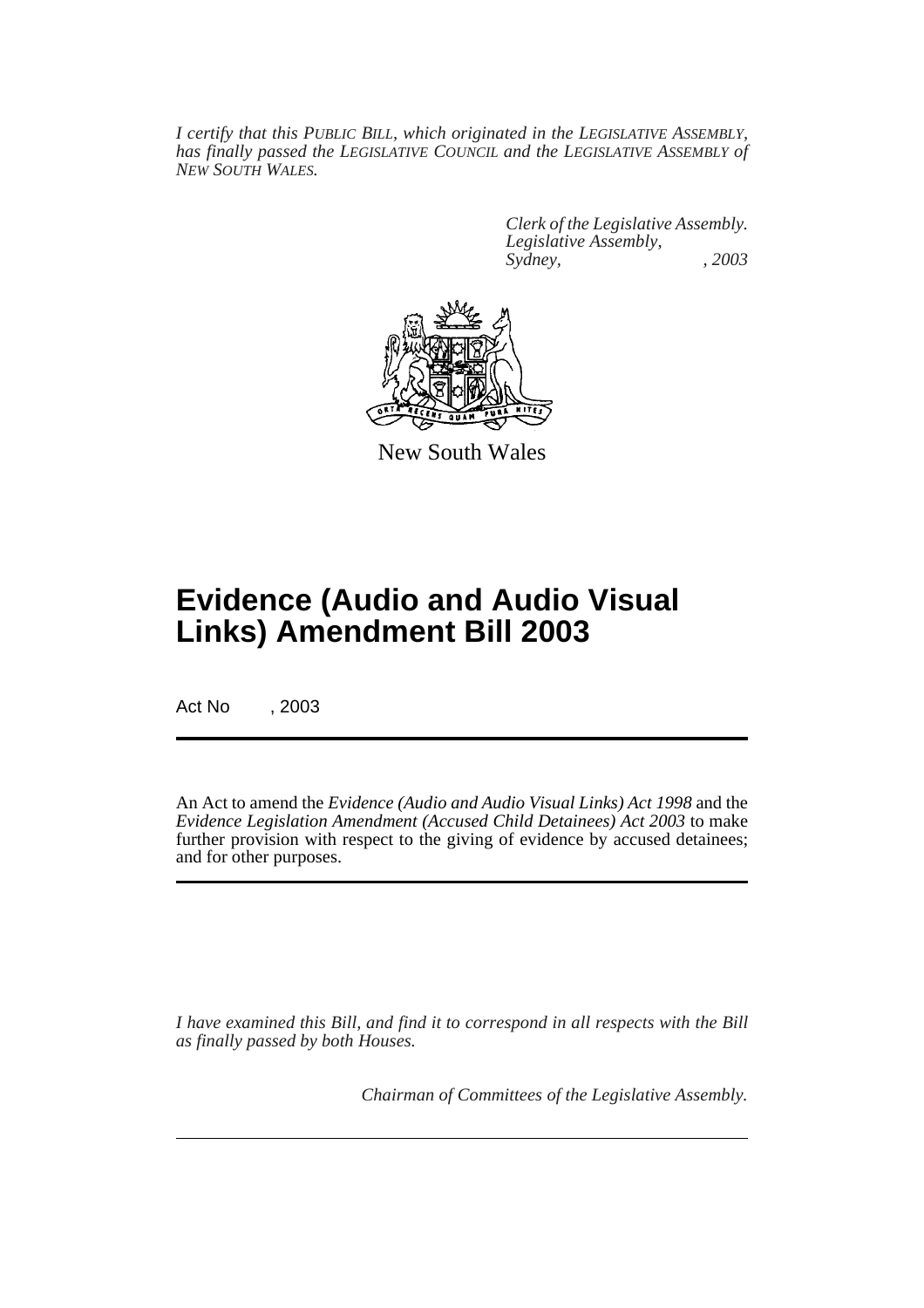# **The Legislature of New South Wales enacts:**

# **1 Name of Act**

This Act is the *Evidence (Audio and Audio Visual Links) Amendment Act 2003*.

# **2 Commencement**

- (1) This Act commences on the date of assent to this Act, except as provided by subsection (2).
- (2) Section 4 and Schedule 2 commence, or are taken to have commenced, on the date of assent to the *Evidence Legislation Amendment (Accused Child Detainees) Act 2003.*

# **3 Amendment of Evidence (Audio and Audio Visual Links) Act 1998 No 105**

The *Evidence (Audio and Audio Visual Links) Act 1998* is amended as set out in Schedule 1.

#### **4 Amendment of Evidence Legislation Amendment (Accused Child Detainees) Act 2003**

The *Evidence Legislation Amendment (Accused Child Detainees) Act 2003* is amended as set out in Schedule 2.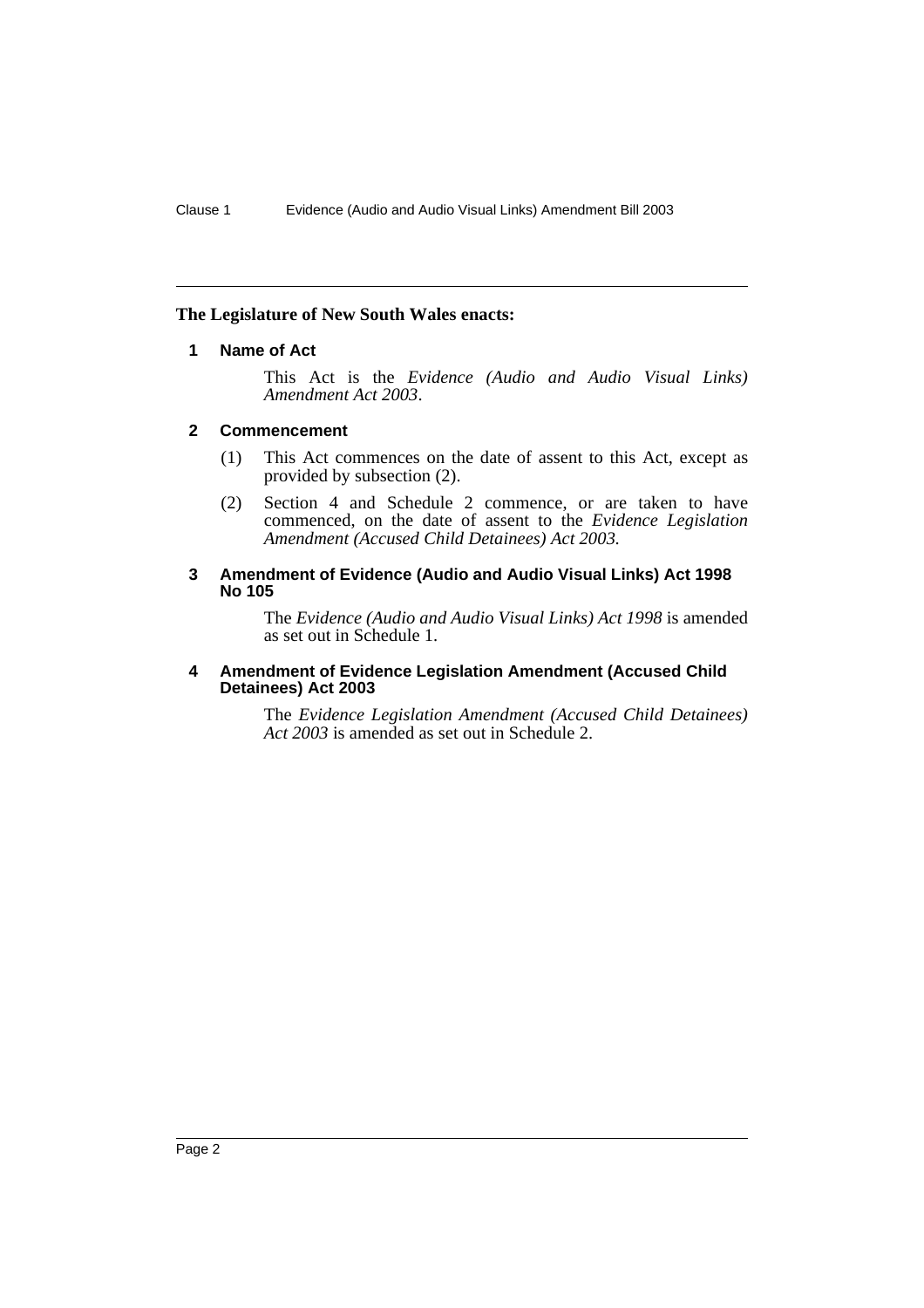Amendment of Evidence (Audio and Audio Visual Links) Act 1998 Schedule 1

# **Schedule 1 Amendment of Evidence (Audio and Audio Visual Links) Act 1998**

(Section 3)

## **[1] Section 3A Appearances and entitlements to be present before courts**

Insert after section 3A (2):

(3) Any entitlement of a person under section 14 of the *Criminal Appeal Act 1912* to be present in proceedings on the hearing of an appeal is taken to be satisfied if audio visual links are used in relation to the person under this Act.

# **[2] Section 5 Application of Act**

Insert "(as originally enacted)" after "Part 1B" in section 5 (5).

#### **[3] Section 5 (5B)**

Insert before section 5 (6):

(5B) Part 1B (as amended by the *Evidence (Audio and Audio Visual Links) Amendment Act 2003*) extends to any preliminary criminal proceeding or relevant criminal proceeding pending in a NSW court after the commencement of subsection (5) and at the commencement of this subsection.

#### **[4] Section 5B Taking evidence and submissions from outside courtroom or place where court is sitting—proceedings generally**

Omit "A court must not make such a direction in relation to the giving of evidence or making of a submission by audio visual link by any accused detainee in any preliminary criminal proceeding or relevant criminal proceeding concerning the offence in respect of which he or she is in custody" from section 5B (2A).

Insert instead "A court must not make direction under this Part in relation to the giving of evidence or making of a submission by audio visual link by any accused detainee in any preliminary criminal proceeding or relevant criminal proceeding in relation to the detainee concerning an offence alleged to have been committed by the detainee".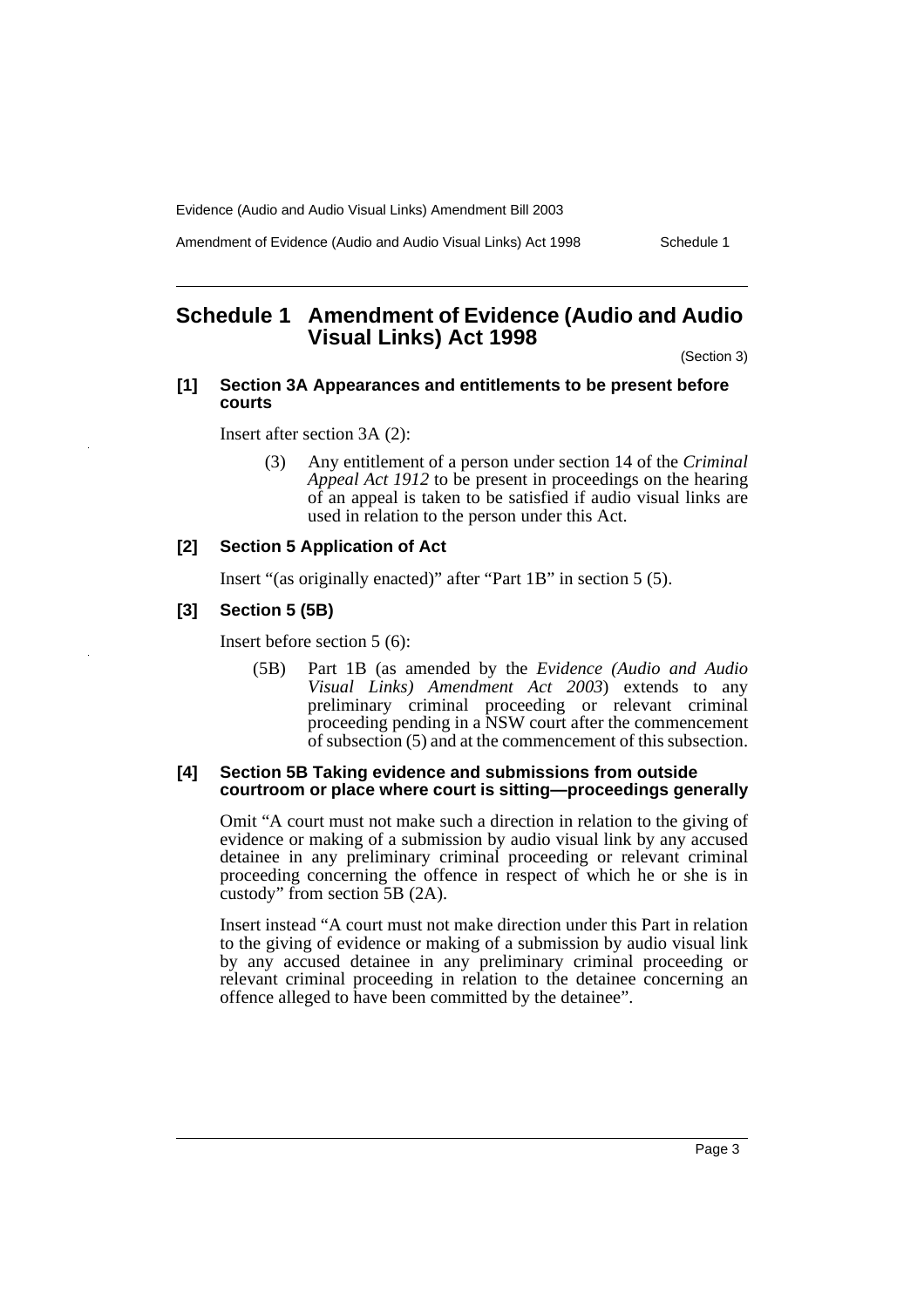Schedule 1 Amendment of Evidence (Audio and Audio Visual Links) Act 1998

#### **[5] Section 5BA Appearances of accused detainee by audio visual link in preliminary criminal proceedings**

Omit "concerning the offence for which the detainee is in custody" from section 5BA  $(1)$ .

Insert instead "in relation to the detainee concerning an offence alleged to have been committed by the detainee".

## **[6] Section 5BA (4)**

Insert "the administration of" after "interests of".

#### **[7] Section 5BB Appearances of accused detainee by audio visual link in relevant criminal proceedings**

Omit "concerning the offence for which the person is in custody" from section 5BB (1).

Insert instead "in relation to the detainee concerning an offence alleged to have been committed by the detainee".

#### **[8] Section 5BB (4)**

Insert "the administration of" after "interests of".

#### **[9] Section 5BB (5)**

Insert after section 5BB (4):

- (5) Without limiting the factors that the court may take into account in determining whether it is in the interests of the administration of justice to make a direction under subsection (1), the court must take into account such of the following factors as are relevant in the circumstances of the case:
	- (a) the risk that the personal security of a particular person or persons (including the accused detainee) may be endangered if the accused detainee appears in the courtroom or place where the court is sitting,
	- (b) the risk of the accused detainee escaping, or attempting to escape, from custody when attending the courtroom or place where the court is sitting,
	- (c) the behaviour of the accused detainee when appearing before a court in the past,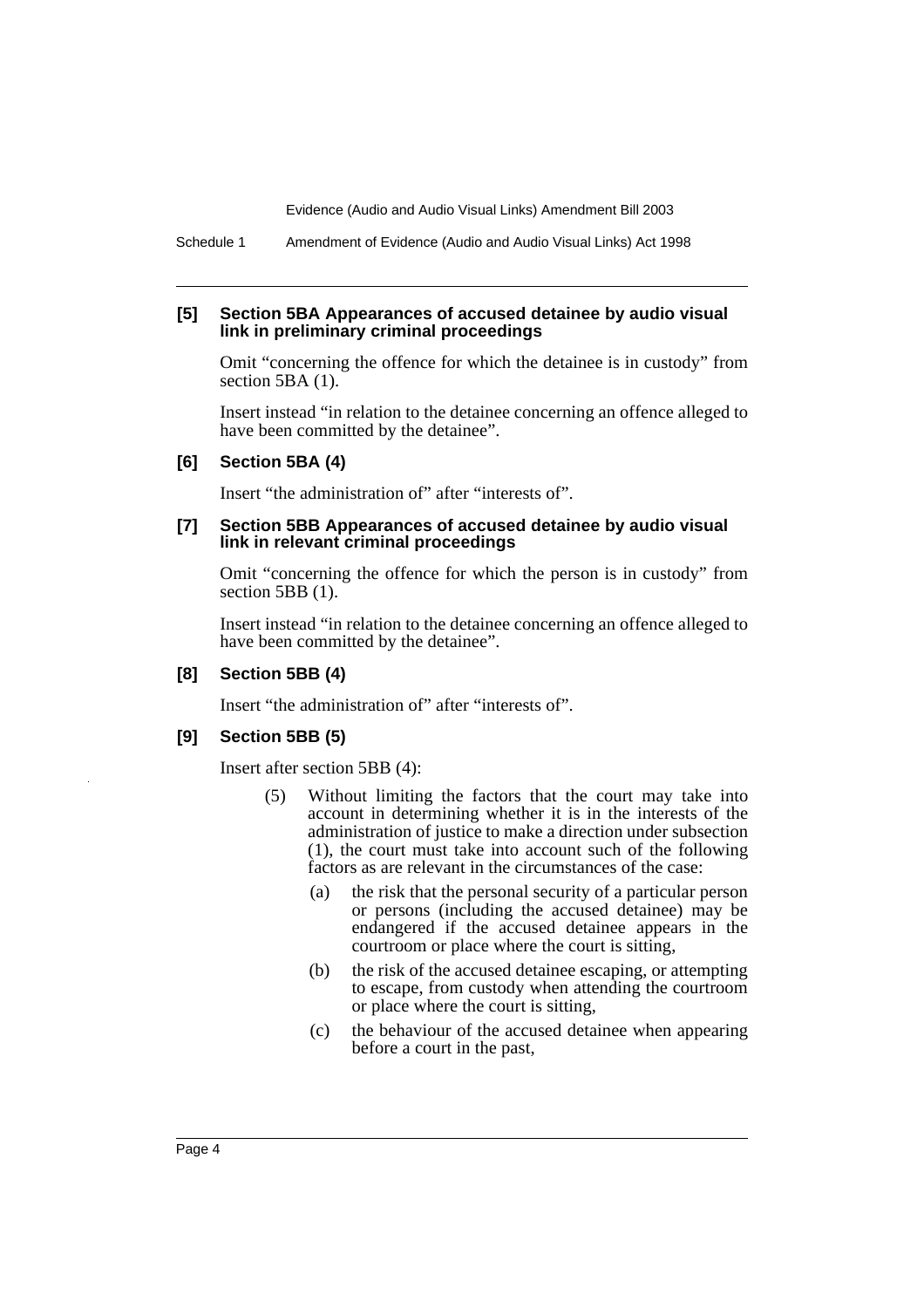Amendment of Evidence (Audio and Audio Visual Links) Act 1998 Schedule 1

(d) the conduct of the accused detainee while in custody, including the accused detainee's conduct during any period in the past during which the accused detainee was being held in custody in a correctional centre or detention centre.